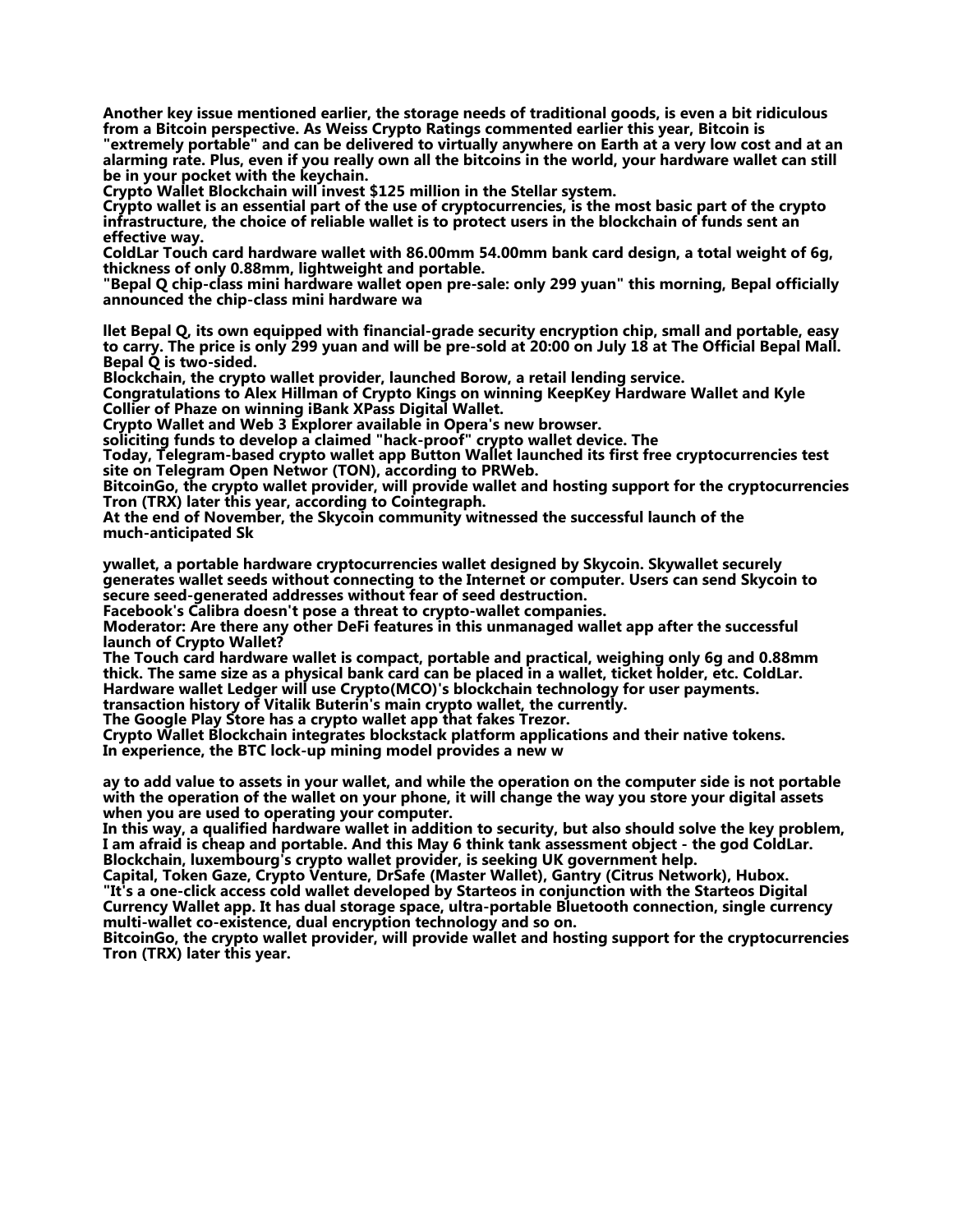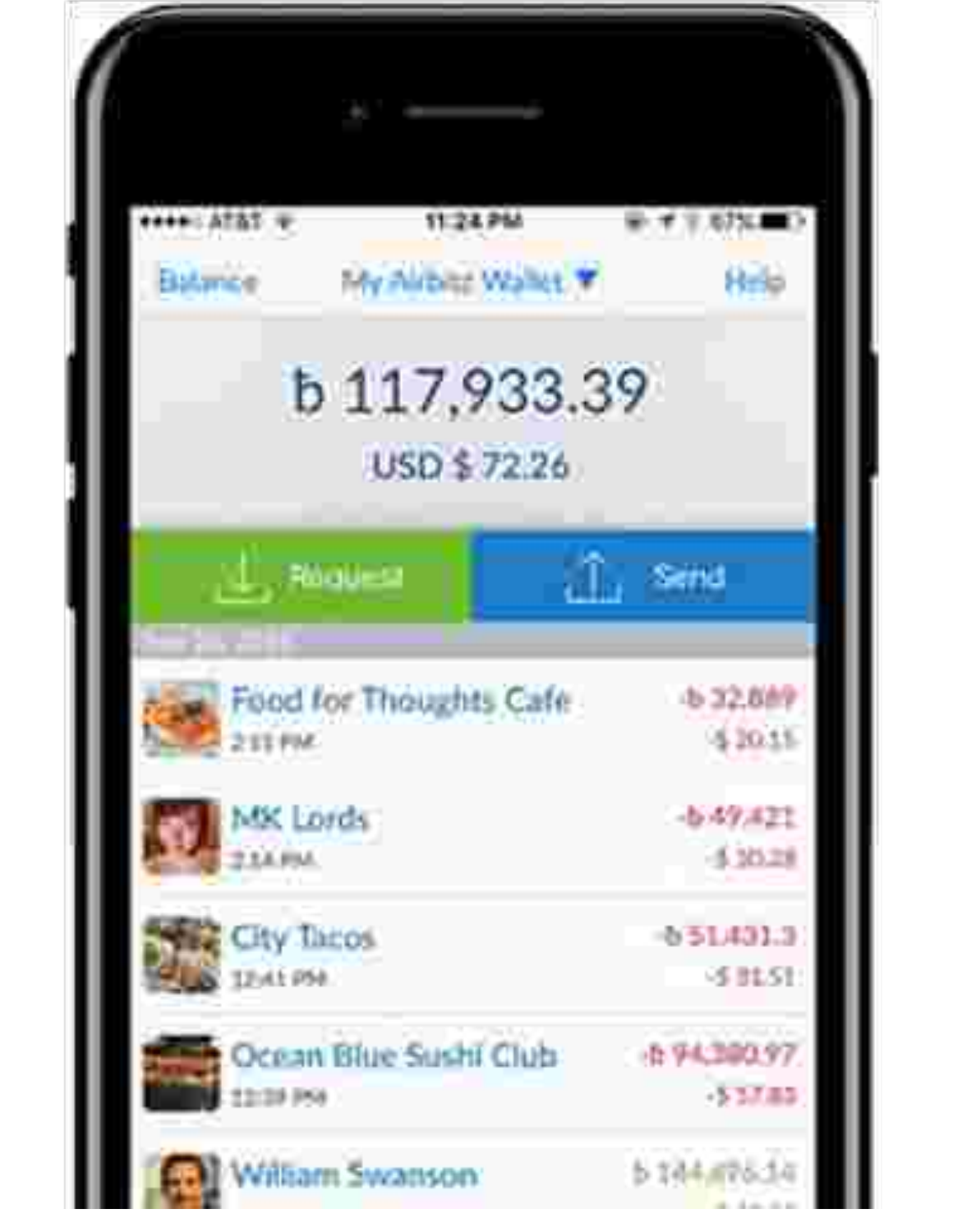![](_page_2_Picture_0.jpeg)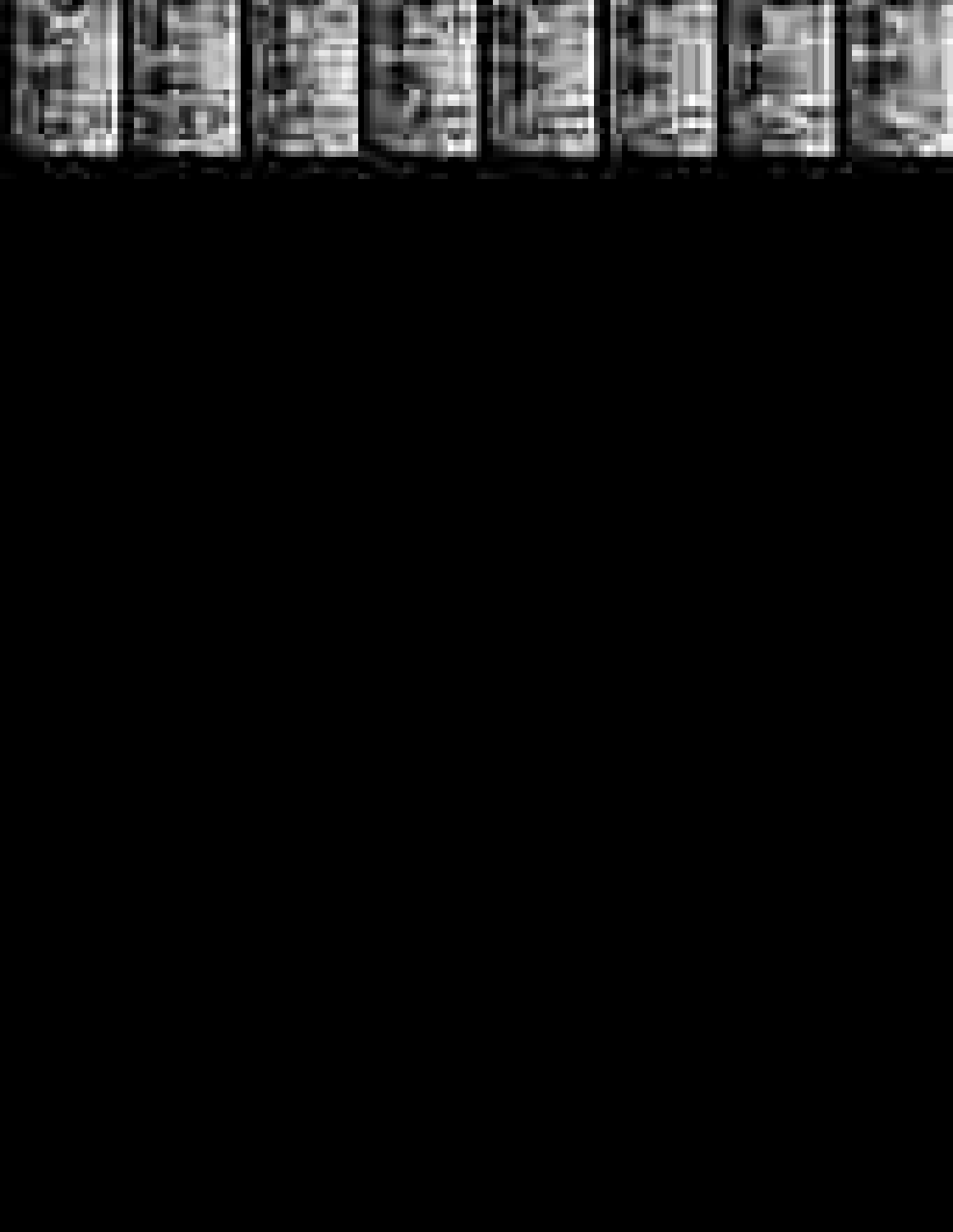![](_page_3_Picture_0.jpeg)

![](_page_3_Picture_1.jpeg)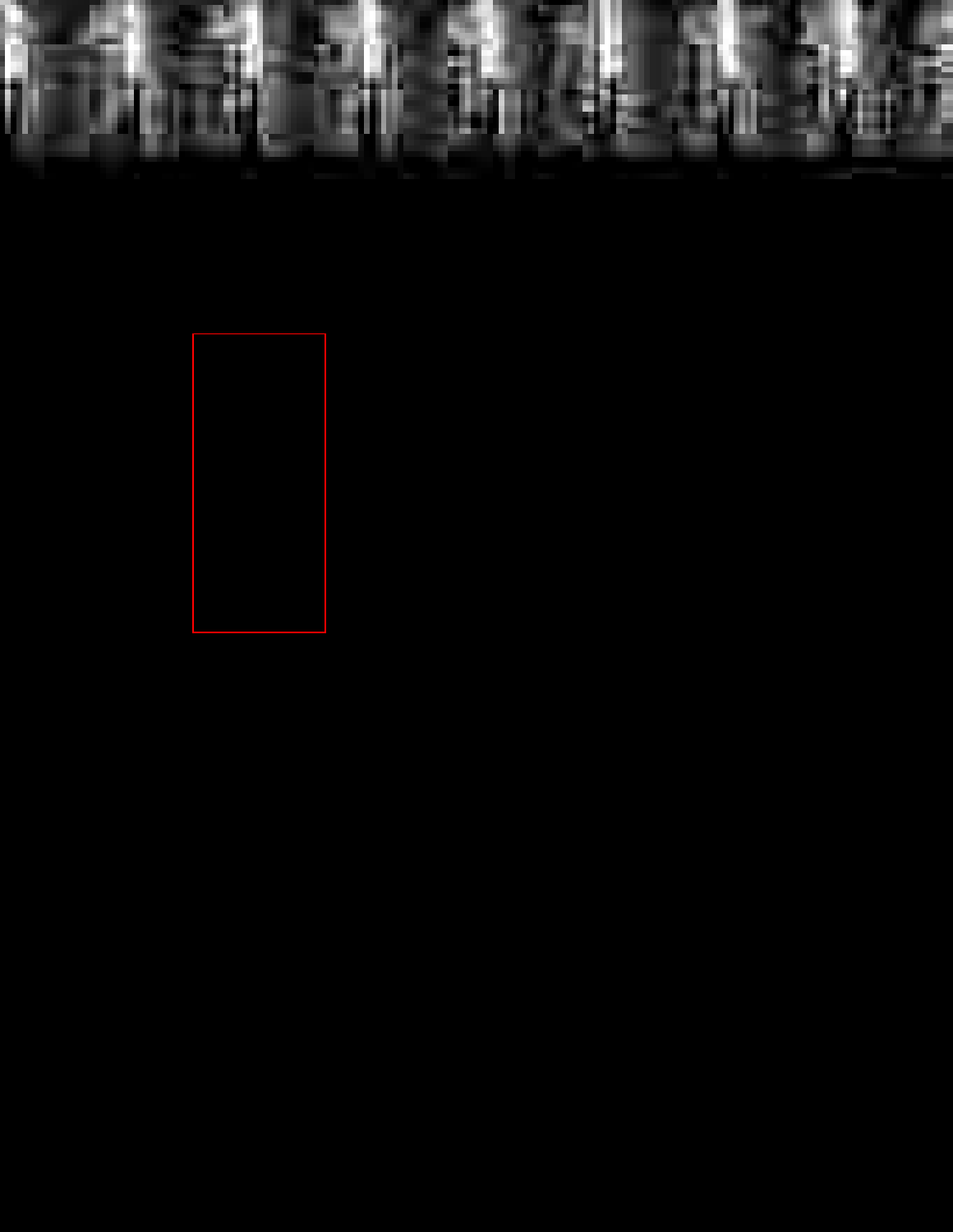![](_page_4_Picture_0.jpeg)